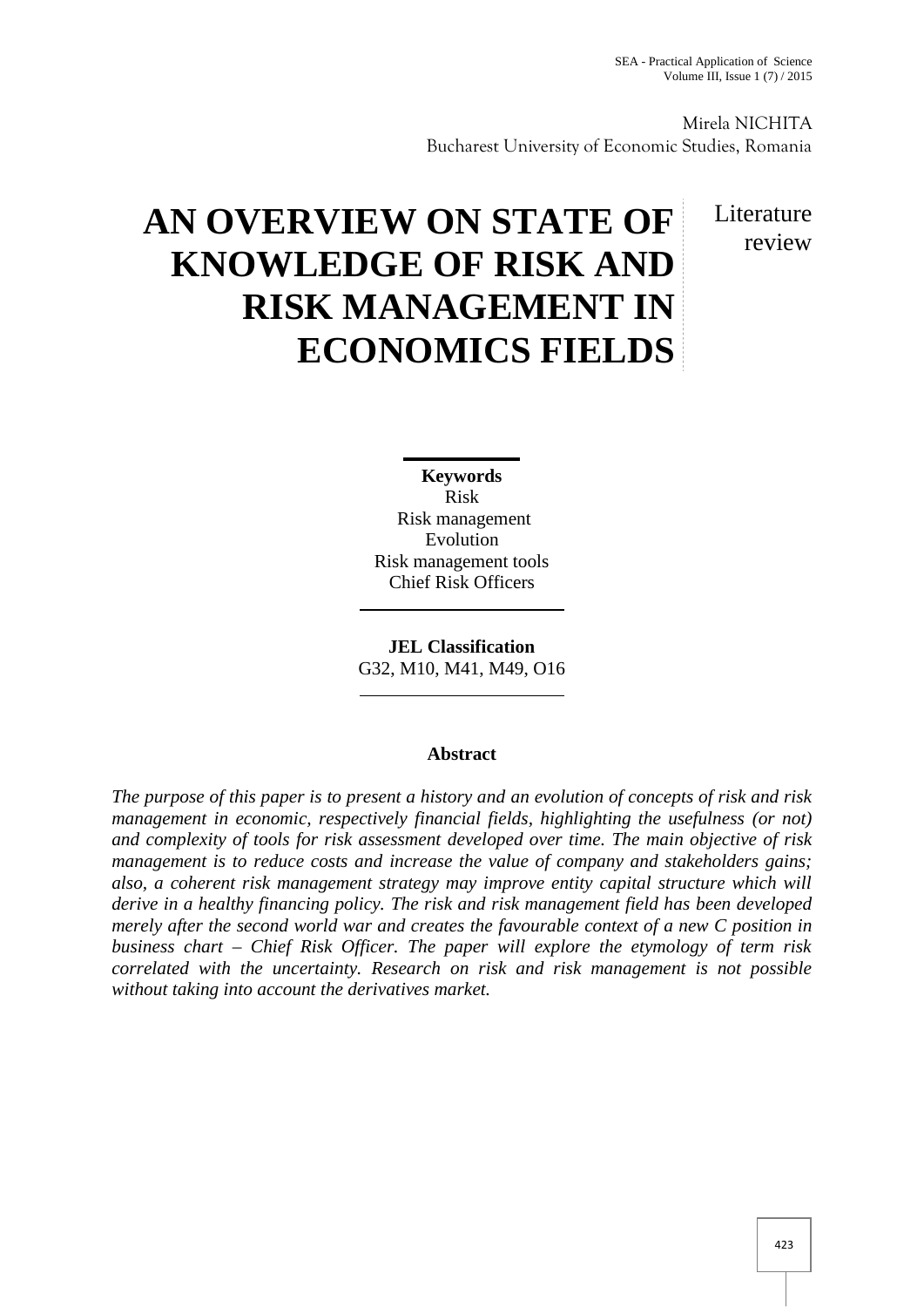#### **Introduction**

All the literature related to risk and risk management starts around 50s. Snider observed that in 1956 there wasn't any book about this topic and none universities provided courses about it. The first academic books about risk management were published by Mehr and Hedges in 1963 and Williams and Hems in 1964 (Dionne, 2013). Their content covered pure risk management, which excluded corporate financial risk. Initially, risk management was applied in insurance area, but the evolution of society imposes to use it in many other domains.

Risk is omnipresent and all pervasive in any walk of life. Risk is the potentiality that both expected and unexpected events may have an adverse impact on the capital and earnings. When we use the term "risk", we all mean financial risk or uncertainty of financial loss. If we consider risk in terms of occurrence frequency, we measure risk on a scale, with certainty of occurrence at one and certainty of non-occurrence at the other end. When the probability of occurrence or non-occurrence is equal, risk is the greatest. Risk can be broadly defined as any issue that can impact the objectives of a business entity, be it financial service or commercial.

The concept of risk began to evolve around the sixteenth century and has gradually found its way into all aspects of organizations, due to the fact that statistics and probability area had a great growth. Many people still believe that fate plays a strong role in loss-producing events and hold that "things just happen".

From a risk standpoint, since a separation between the hazard, associated risk, and the time when a loss-producing event occurs, most of us simply cannot make the connection. We have referred to this mindset as "No  $loss = no risk$ ".

#### **…PAST …**

#### **1. Etymology of term "risk"**

Reviewing the existing literature and dictionaries, we find out that the etymology looks like this:

- Latin: riscum = the challenges faced by sailors on desert (sand storms); (Luhmann, 1993)

- Arabian: risq = everything that God gave you in order to take advantages; (Althaus, 2005)

- Greek: rhiza =  $(rocky \text{ shore})$  = the full of danger journey of Greek sailors on Mediterranean Sea (van Asselt, 2000)

- Italian: risico (var. rischio) = same, like Latin

- French: risque = danger, in which there is an element of chance (Littré, 1863)

Related to risk, is the term "hazard" which comes from a game of chance invented at a castle named Hasart, in Palestine, while it was under siege (Oxford English Dictionary, 1989).

As we can see, at the beginning the risk has not only negative components, eventual danger, even

the possibility of gain. No matter the origin of term, the risk concept excludes the human responsibility (Titterton, 2005). In economic theory, risk refers to situations where the decision maker can assign probabilities to different possible outcomes (Knight, 1921).

#### **2. History of risk**

Solon, Greek ancient writer wrote the first approach of risk: "*There is risk in everything that one does, and no one knows where it will make his landfall when his enterprise is at its beginnings. One man trying to act effectively fails to forecast something and falls into great and grim ruination, but another man, one who is acting ineffectively a God gives good fortune in everything and escapes from his folly.* (Solon, VI century B.C cited by Keown *et. al, 2005*)

During the Renaissance, Girolamo Cardano, a sixteenth-century physician, gambler, and mathematician wrote a book titled, *Liber de Ludo Aleae* ("Book on Games of Chance") that seems to have been the first study of probability in cards, dice throwing, and gambling. According to Bernstein, other great thinkers contributed to the growing body of literature on the subject: Galileo, in about 1630, wrote a brief essay, *Sopra le Scoperte dei Dadi* ("On Playing Dice"), in part to please Cosimo II, the Grand Duke of Tuscany.

Money and financial interests drove early thinking on the topic of risk. Aristotle, in his treatise *Politics*, discusses the concept of *options* – a financial instrument that allows individuals to buy and sell goods from one another at pre-arranged prices. Options contributed to the dramatic "*tulipomania*" frenzy in Holland in the 1630s – people purchased and sold paper options instead of the actual tulip bulbs.

Futures, in use in Europe since medieval times, were another type of financial instrument that helped reduce risk for farmers and commodity buyers. In 1865, futures on products such as grain, copper, and pork bellies were sold on the Chicago Board of Trade.

Insurance – a financial tool that reduces risk for a person or party by "sharing" potential financial burdens with others (who are compensated in some way for taking on the added risk) – has roots that reach back to 1800 B.C.E. when it was used to help finance voyages by ships. An early form of life insurance was provided by trade and craft guilds in Greece and Rome. As trade expanded in the Middle Ages, new forms of insurance were used to protect farmers and traders from droughts, floods, and other disasters.

Modern era brings new changes upon risk concept: Industrial Revolution, the development of production processes and the statistics (as a new study object) develop the idea that the risk is a consequence of human behaviour excluding the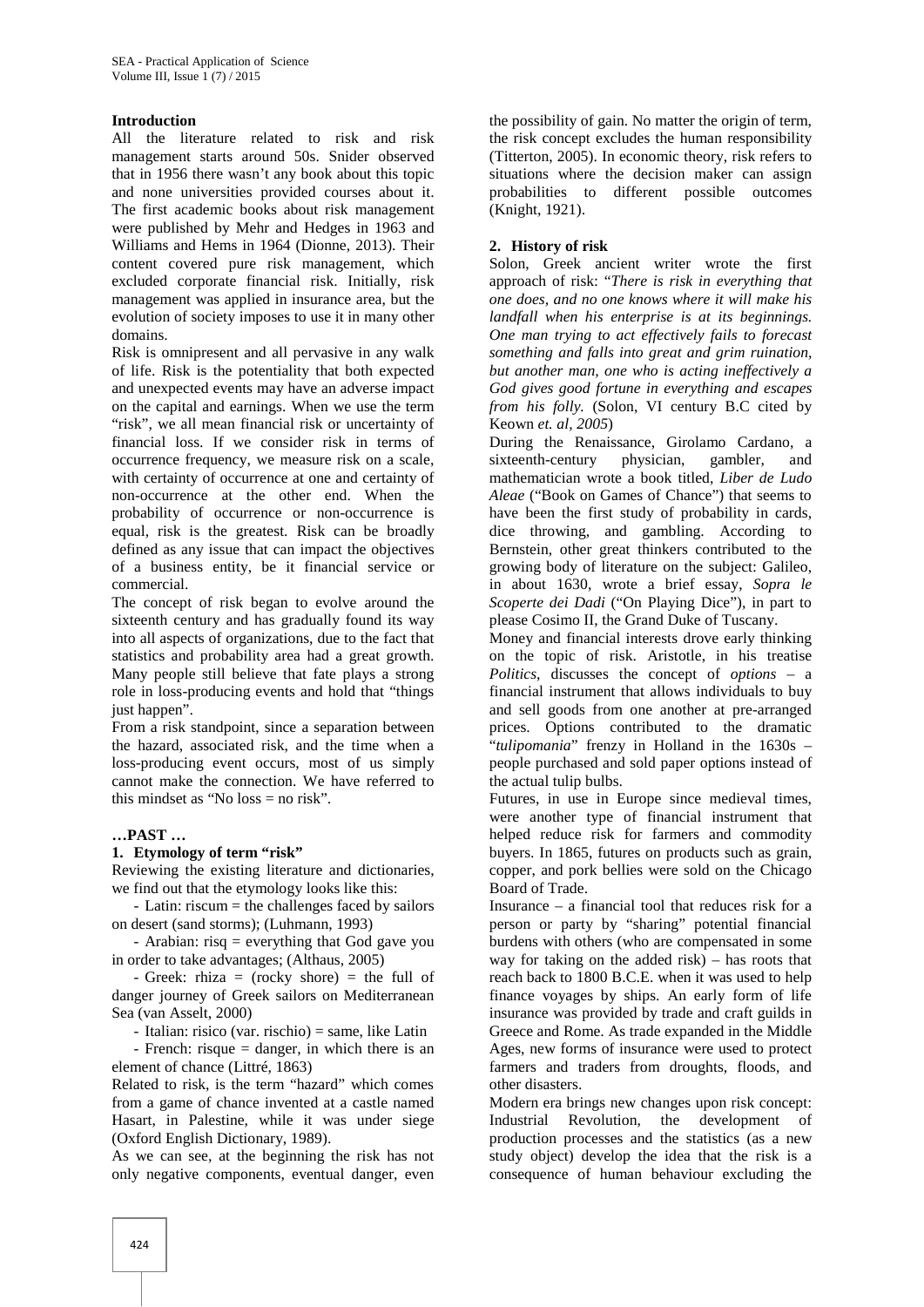faith or luck from risk (Lupton, 1999). So, the risk becomes computable and represent the result of activities develop by people. Uncertainty – used at the beginnings of modern era – reflects the events that cannot be estimated or events really unknown (Reddy, 1996). The fine line between risk and uncertainty we find it in Keynes writings when discuss about investors behaviour in business: the lack of rational thinking is the base of uncertainty, but the risk concept means computation of probability (Knight, 1921; Tversky and Fox, 1995; Reddy, 1996).

Since the Industrial Revolution, the nature of hazards and risks has changed. Hazardous agents have grown both larger – bridges, airplanes, oil tankers, skyscrapers – and smaller – pesticides, biologically active agents made through recombinant technology, subatomic particles, and electrons moving through integrated circuits.

The first academic books about risk management were published by Mehr and Hedges in 1963 and Williams and Hems in 1964 (Dionne, 2013). Their content covered pure risk management, which excluded corporate financial risk. Initially, risk management was applied in insurance area, but the evolution of society imposes to use it in many other domains. The first use of Brownian motion in financial area by Bachelier in1900 is considered the birth of modern financial theory. The American Finance Association met in 1932 published in 1942 its first journal *American Finance,* that will became in 1946 the known *The Journal of Finance*. American Risk and Insurance Association set – up in 1932 and published, starting 1964 *Journal of Risk and Insurance*. Other important journals are *Risk Management* under Risk and Insurance Management Society association and *The Geneva Paper or Risk and Insurance* by Geneva Association.

Before the 1970s, risk management in most corporations was largely defined by the purchasing of insurance – a strategy to manage downside risk, with no attention paid to upside.

In 1975, the U.S. Nuclear Regulatory Commission, in its WASH–1400 Report (U.S. Nuclear Regulatory Commission, 1975), required the use of probabilistic risk analysis. While similar to risk assessment techniques such a failure mode effects analysis (FMEA) and other methods, probabilistic risk analysis uses experimental and actual data of failures to calculate, quantitatively, risks in a system.

In the 1990s, the U.S. Food and Drug Administration (FDA) began requiring manufacturers of certain types of foods to use a risk management method called hazard analysis and critical control points (HACCP) to identify, control, and monitor risks. The program first began with low-acid canned foods, expanded to include seafood, and then, in 2001, juices. The U.S.

Department of Agriculture also requires that meat and poultry processing plants use HACCP as a risk management process. The FDA is considering mandating that HACCP be used in most all food processing and firms (www.fda.gov).

The International Organization for Standardization (ISO) in the ISO Guide 73 defines *risk* as the "effect of uncertainty on objectives" (ISO, 2009). Lets be more analytically and to discuss each item % of this definition proposed by ISO using the online dictionary  $Oxford$  Dictionary dictionary *Oxford Dictionary* (http://oxforddictionaries.com/). First of all, risk is an *effect*, which the *Oxford Dictionary* defines as "a change, which is a result or consequence of an action or other cause." So, a risk has to have a cause and it results in a change. The reason for a risk is uncertainty. *Uncertainty* is "the state of being uncertain." Uncertain means "not able to be relied on; not known or definite."

In nowadays, the literature in the field on the aspects related to this topic of risk and risk management becomes richer. The "risk" does not exist "outside us", independent of our mind and culture, is waiting to be measured. Human beings invented the concept of "risk" to help them understand and adapt to life uncertainties. Even though these dangers are real, there is not anything like "real risk" or "objective risk" (Greifender et al., 2011).

## **… PRESENT...**

## **1. Risk – as part of business**

Recent decades have witnessed a massive growth in academic studies of risk and the rapid development of a risk industry (Gabe, 2013).

Lupton & Tulloch (2002) consider that the risk means to live with fear, anxiety, and vulnerability. Risk concept can be assign to any activity with unknown consequences. The findings of Blaxter (1999) show how and in which filed the researchers use risk concept:

- Individual Health  $= 41$  %
- Social welfare  $= 16%$
- Organizations management  $= 10\%$
- Public services  $= 10%$
- Financial  $= 8\%$
- Personal options (as individual)  $= 4\%$
- Abstract (theory)  $= 11\%$ .

The environment where the organization activates is characterized by a lot of risks (Miller, 1992), that can be summarized as follows:

## **Macro level**

Geopolitical crisis

Financial markets collapse

#### Natural disasters **Mezzo level**

Shift in market supply Change in customers tastes Scarcity or complementary goods **Micro level**

425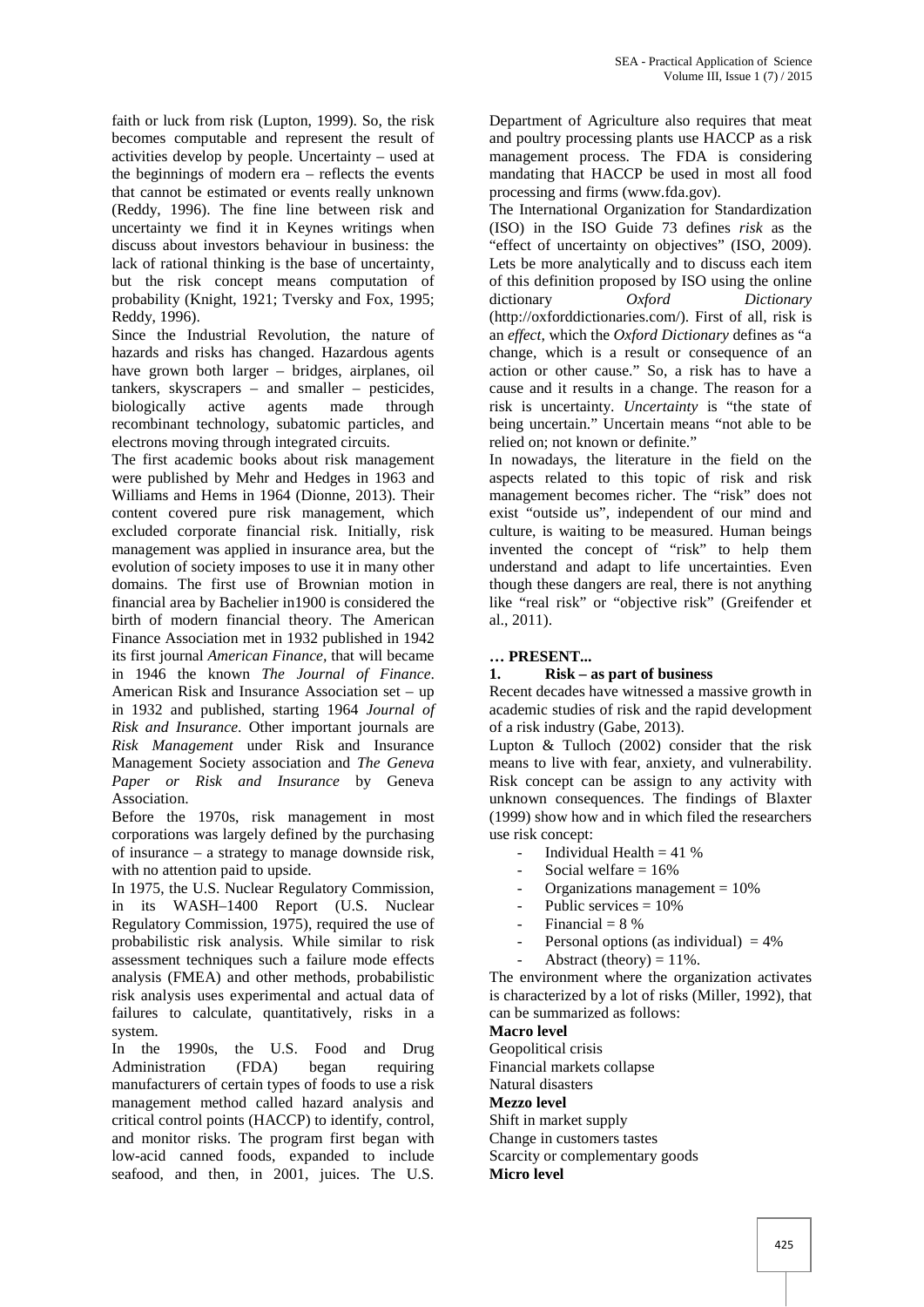#### Equipment failure and/or impairment Problems with collectible

## Labour safety

Managers or employees self – interest behaviour In such environment, the risk is or should be part of business strategy, an integral component of a firm's financial health, value, and sustainability (Groening *et al*., 2014). Within companies should be a link between goals, risk analysis and continuity of activities.

## **2. Risk on financial markets**

The financial crisis and big losses from derivatives determined the regulatory bodies to issue rules for risk management in banks under the name Basel I (1988), Basel II (2004), Basel III (2010) and Solvency I and Solvency II (2009) for insurance companies and IAS/IFRS for accounting and to take a more comprehensive approach to risk management.

The first use of Brownian motion in financial area by Bachelier in1900 is considered the birth of modern financial theory. The increase of financial instruments (derivatives) more after 1970 is another reason of evolution of risk. The investors tried to minimize their loss by creating mixed portfolios. The most important studies about risk on financial markets were published in Journal of Finance; the researchers Markowitz, Lintner, Treynor, Sharpe, and Mossin developed Capital Asset Price Model (CAPM) and were rewarded with Nobel Prize. Black and Scholes's model is undoubtedly the most popular of these early models. These authors were the first to propose an explicit formula for the pricing of a derivative, namely an option. The bank JP Morgan developed the Risk Metrics and Credit Metrics, highlighted the idea of measuring risks in portfolio form by considering their dependencies and using value at risk quantifying aggregate portfolio risk. These models contribute to create another concept *Value at Risk* (VaR) defined as maximum value that a portfolio or company can lose during a given period of time, at a specified level of confidence (more studies uses 95% and/or 99% level of confidence).

VaR estimation is not difficult to compute if only a single asset in a portfolio is owned, and becomes very difficult due to the complexity of the joint multivariate distribution. One of the main difficulties in estimating VaR is to model the dependence structure, especially because VaR is concerned with the tail of the distribution (Hotta *et al.,* 2008).

Some authors analyzed the VaR and mean-variance analysis in order to reflect the economic implications arising from choosing one of them. It seems that certain risk-averse agents to end up selecting portfolios with larger standard deviations if they switch from using variance to VaR as a measure of risk. Their research is based on two

scenarios: existence or not of risk free securities on market (Alexander and Baptista, 2002). Mean-VaR criterion, at least as an approximation, is consistent with expected utility maximization. Security prices may be affected by an agent's decision to use VaR as the relevant measure of risk. Moreover, Black's zero-beta CAPM equilibrium holds if at least one agent has mean-VaR preferences while all the others have mean-variance preferences.

The internationalization of markets creates the proper fields for developing models for international portfolios of assets. The market risk of a large diversified portfolio in which the dynamic process of asset returns is distributed in normal diffusion (Hofmann & Platen, 2000). Fatemi (1984) finds that diversification of portfolios (domestic assets and foreign assets) is beneficial; others researchers, like Reeb, Kwok, and Baek (1998), conclude the opposite about the benefits (or lack thereof) for international diversification. Olibe, Michello, and Thorne (2008) argue that the systematic risk of firms depends on the degree of internationalization of those firms. Not only mixed portfolios influence the risk, but also the economic and financial environment. During the crisis, the total risk increase can be explained by the underlying accounting performance for the strictly local companies, but not for the cross-listed firms; by contrary, for non-crisis times during, the financial performance of cross-listed firms explains the risk profile of those firms (Chira and Marciniak, 2014). In case of heavy-tailed market risk factors of an option portfolio, some researchers consider that non-linear model of VaR is more accurate (Chen and Yu,  $2013$ ). Horobe and Ilie (2009) analysed the contribution of exchange rate risk to the risk of an international investor diversified in his home market and the Romanian market and observed that the risk is small, even negative, with no significant differences turbulent versus normal times. Another paper published by Horobe and Dumitrescu (2008) related to the exchange rate and the exposure to changes in the nominal and real exchanges rates of the local currencies that companies from a number of four Central and Eastern European countries (Romania, Hungary, Czech Republic and Poland) find limited evidence for contemporaneous and asymmetric exposure to nominal and real exchange rate risk in all four countries, but consistent evidence for three to four months lagged exposure. An alternative risk measure to VaR is *conditional value at risk* (CVaR), which is also known as mean excess loss, mean shortfall or tail VaR (for a given time horizon *t* and confidence level *b*, CVaR is the conditional expectation of the loss above VaR for the time horizon *t* and the confidence level *b*). The CVaR model is applied on the optimal derivatives portfolio and can be transformed into a linear programming equation (Alexander *et al.,* 2006). More sophisticated financial world became, more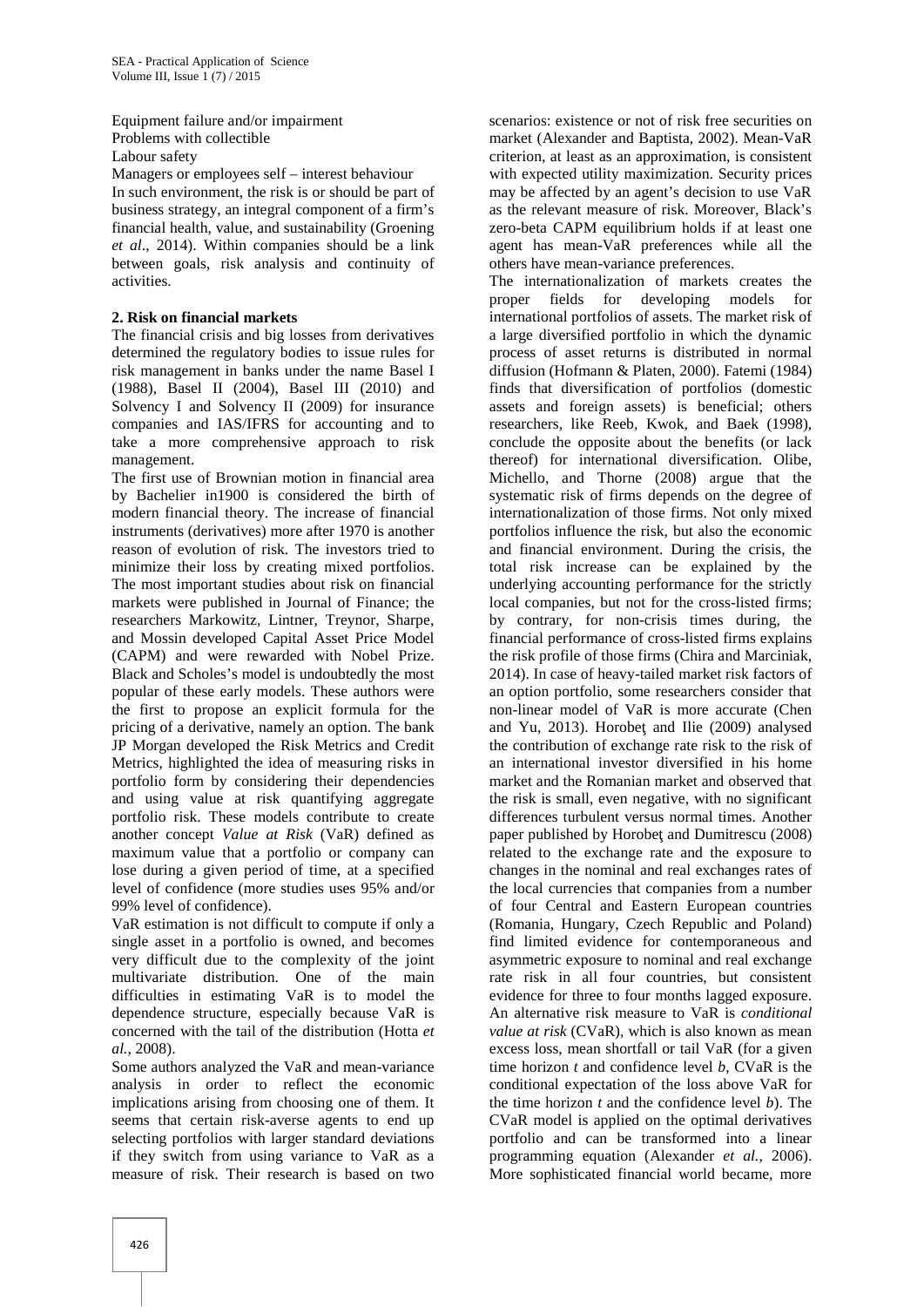complex methods are created to analyze the portfolios of assets; combining copula (methodology that describes the dependence structure of a multi-dimension random variable) with GARCH model and Student – T distribution revealed that the value at risk of portfolio is more successfully captured (Huang *et al*., 2009).

## **3. Quantitative methods for risk measurement**

Fischer Black and Myron Scholes (along with its independent confirmation and enhancement by Robert Merton) and the introduction of Bill Sharpe's capital asset pricing model (CAPM) marked the beginning of modern risk management: the moment at which risk could start to be effectively priced and mitigated. The core concept addressed by Black and Scholes was *optionality*. Black and Scholes observed that the holders of equity in a firm with debt in its capital structure have an option to buy back the firm from the debt holders at a strike price equal to the firm's debt. Sharpe's model, the CAPM, suggests that a company's shares bundle two types of risk. Only one of these, systematic risk, is compensated by the market. Systematic risk is measured by the firm's "beta," which reflects the stock's correlation with the overall market. Sharpe argued that beta is the sole differentiator of the cost of equity across corporations. The other type of risk, known as non systematic or idiosyncratic risk, is unique to the company. Sharpe demonstrated that these risks should not affect the company's cost of capital because investors can hold other shares and investments that diversify away this exposure.

What means to measure risk? A risk measure gives the amount of capital that needs to be added to a position with loss *L*, so that the position becomes acceptable to an (internal/external) regulator. What tools we need to measure the risks? In financial literature, some statistical and mathematical models are developed:

a. Variance-covariance method offers analytical solution with no simulation, but, linearization may be crude approximation; assumption of normality may seriously underestimate tail of loss distribution. This method could be easily adapted to use multivariate Student T risk factors or multivariate hyperbolic risk factors.

b. Historical simulation method uses quantile estimation to estimate VaR directly from simulated data, but some questions about precisions may arise.

c. Monte Carlo simulation method is a very general model, with no restrictions of distribution, but may be time consuming if the loss operator is difficult to evaluate, which depends on size and complexity of portfolio.

The researchers and practitioners alike improve permanently the statistical models and create multivariate models:

a. Distributional Models: in unconditional approach to risk modelling were require appropriate multivariate distributions, which are calibrated under assumption data come from stationary time series.

b. Dynamic Models: in conditional approach we use multivariate time series models that allow us to make risk forecasts.

c. Multivariate models: normal mixtures, spherical distributions and elliptical models.

## **3. The new job on finance field - Chief Risk Officers**

The chief risk officers (CRO)are responsible for coordinating all risk management initiatives across the entire organization/entity, guiding the organization's response to the increasingly regulated and legal environment, keeping the board of directors apprised of risk issues, ensuring that risks taken do not compromise business continuity, and guiding staff.

The survey conducted by The Economists in 2005, underlines the necessity of collaboration between all C positions in order to create and manage a coherent risk strategy. A CEO or CFO is unlikely to have time to get to grips with IT network risks, or to undertake the massive exercise involved in building a picture of operational risk. By contrast, CROs can concentrate on the various aspects of enterprise risk management, gaining appropriate insight across all functions where risks may threaten the enterprise. It is not an easy task to identify and mange the risks that may occurs on business; the chief risk officers should know the environment where business is activating and have a strong knowledge in finance and accounting.

## **... FUTURE...**

Becoming a part of business, risk gains a holistic approach and a framework as a multidirectional process. As we states all over the paper, a risk management process is the *systematic application of management policies, procedures, and practices to the activities of communicating, consulting, establishing the context, and identifying, analyzing, evaluating, treating, monitoring, and reviewing risk* (ISO, 2009).

Many different risk management processes have been proposed in the literature, which typically contain steps like:

(1) identification of risks,

(2) assessment/measurement of risks,

(3) evaluation, choice, and implementation of risk mitigation options, and

(4) monitoring of risk mitigation.

To help an entity determine its risk appetite and risk criteria, consider first the mapping that has already been done to determine occurrence and impact of risk and the assessment you have completed establishing whether it is a high,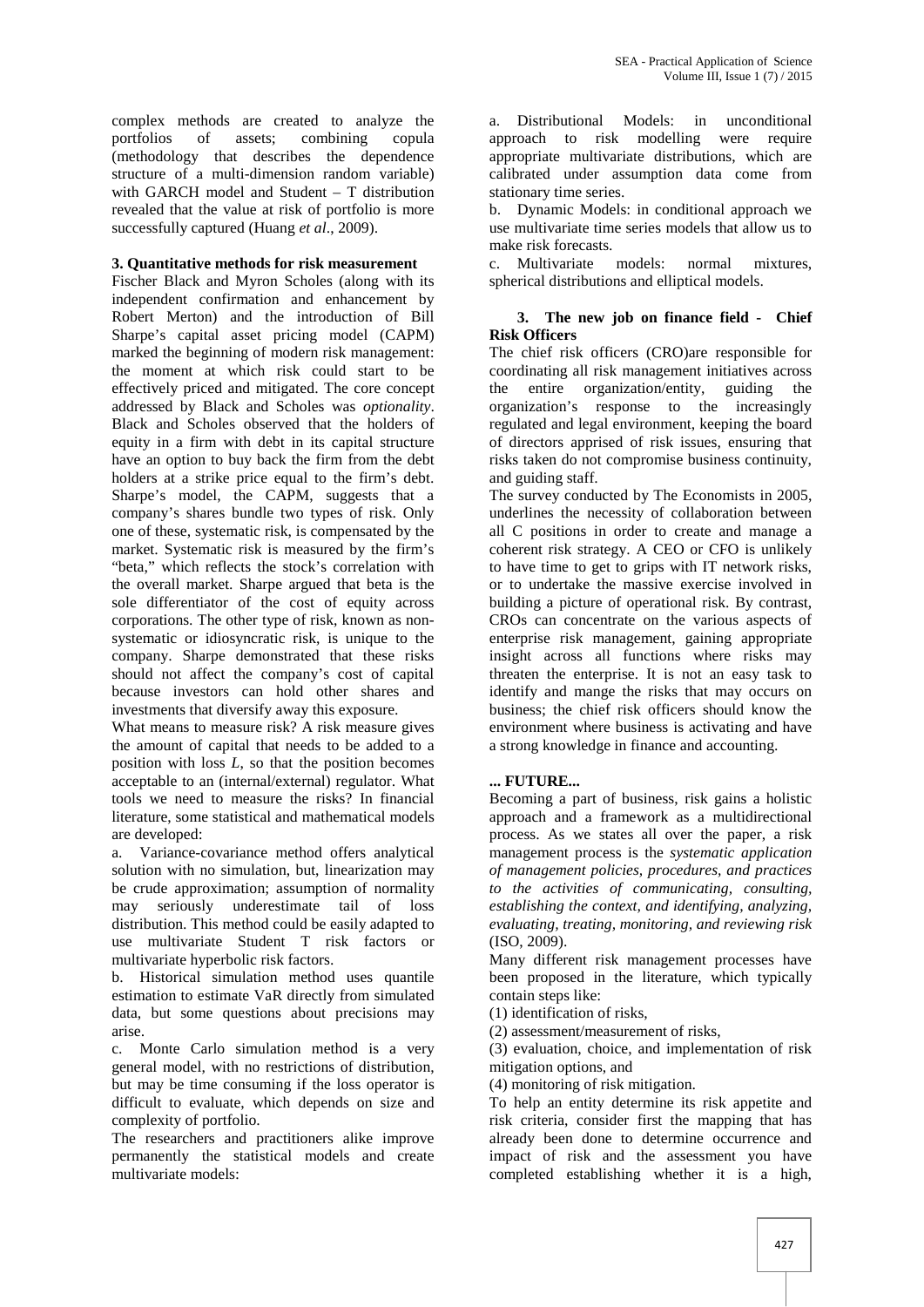medium, or low risk, then consider the following questions:

- a) In which areas of risk should you prioritize your risk appetite?
- b) Where should you allocate your finite time and resources to minimize risk exposures?
- c) Which risks do you consider need early attention to reduce the level of current exposure?
- d) What level of risk requires a formal response strategy to mitigate the potentially adverse impact?
- e) What level of risk requires escalation to a higher authority?
- f) How have you managed past events?
- g) What did you learn from earlier experiences?

Risk management processes offer a structured, comprehensive, and standardized approach to manage risks, while risk management frameworks show how the risk management process can be integrated and used within an organization. Risk management processes can be divided into two main phases: *risk assessment*, in which risks are identified, analyzed, and evaluated, and *risk treatment*, which is about responding to the identified risks. There are many different tools that can be used for risk assessment; these range from simple tools to very sophisticated mathematical models. The more the world of business evolve, the new approaches will be created to face it; the *intelligent risk management* (IRM) became essential.

#### **Conclusion**

As we have seen in this abbreviated history, the evolution of risk management has been influenced by expanding knowledge and tools as well as by the hazards that need to be addressed. Current thinking regarding risk management is moving away from strict rules to comprehensive approach associated with opportunities. Risk management is an ongoing process that can help improve operations, prioritise resources, ensure regulatory compliance, achieve performance targets, improve financial stability and ultimately, prevent loss/damage to the entity.

#### **Acknowledgement**

This work was co financed from the European Social Fund through Sectoral Operational Programme Human Resources Development 2007- 2013, project number POSDRU/159/1.5/S/ 142115 "Performance and excellence in doctoral and postdoctoral research in Romanian economics science domain".

#### **References**

[1] Alexander, G.J., Baptista, A.M. (2006). Portfolio selection with a drawdown constraint. *Journal of Banking & Finance*, *30*, 3171–318.

- [2] Alexander S., Coleman T.F., Li Y., (2006) Minimizing CVaR and VaR for a portfolio of derivatives, *Journal of Banking & Finance,* 30, 583–605
- [3] Althaus, C.E. (2005). A Disciplinary Perspective on the Epistemological Status of Risk. *Risk Analysis*, *25(3),* 567 – 588.
- [4] Ben-El-Mechaiekh, H. and Dimand, R.W., *Louis Bachelier`s 1938 monograph on the calculus of speculation: mathematical finance and randomness of asset prices in Bachelier`s later work*, available on line http://brocku.ca/webfm\_send/13797 Accessed March 2015
- [5] Blaxter, M. (1999). Risk, health and social research: lessons from the ESRC programme on risk and behavior. *Health, Risk and Society*, *1*, 11-24
- [6] Chen R., Yu L., (2013). A novel nonlinear value-at-risk method for modeling risk of option portfolio with multivariate mixture of normal distribution. *Economic Modelling*, 35, 796–804.
- [7] Chira, I., Marciniak, M., (2014). Risk change during crises: How do purely local companies differ from cross-listed firms? Evidence from the European crisis of 2010–2012. *Journal of Economics and Business*, *74*, 11–23.
- [8] Committee of Sponsoring Organizations of the Treadway Commission (COSO) (2004). *Enterprise Risk Management - Integrated Framework*
- [9] Dionne, G. (2013).Risk management: History, definition and critique, Canada Research Chair in Risk Management, http://neumann.hec.ca/gestiondesrisques/13- 02.pdf
- [10] Dionne, G., Eeckhoudt, L. (1985): Increasing Risk and Self-Protection Activities, *The Geneva Papers on Risk and Insurance*, *47 (13),* 132 – 136. https://www.genevaassociation.org/media/224 344/ga1988\_gp13(47)\_dionneeeckhoudt.pdf
- [11] Fatemi, A. (1984). Shareholder benefits from corporate international diversification, *Journal of Finance*, *39(5),* 1325–1344.
- [12] Fox, C.R. and Tversky A., (1995). Ambiguity Aversion and Comparative Ignorance, *The Quarterly Journal of Economics*, 110 (3), 585-603.
- [13] Gabe J. (2013). Health, Medicine and Risk: The Need for a Sociological Approach, Medical Sociology online, Vol. 7, Issue 2, pg.  $16 - 23$ , http://www.medicalsociologyonline.org/resou rces/Vol7Iss2/MSo\_7.2\_Health-Medicine and-Risk\_Gabe.pdf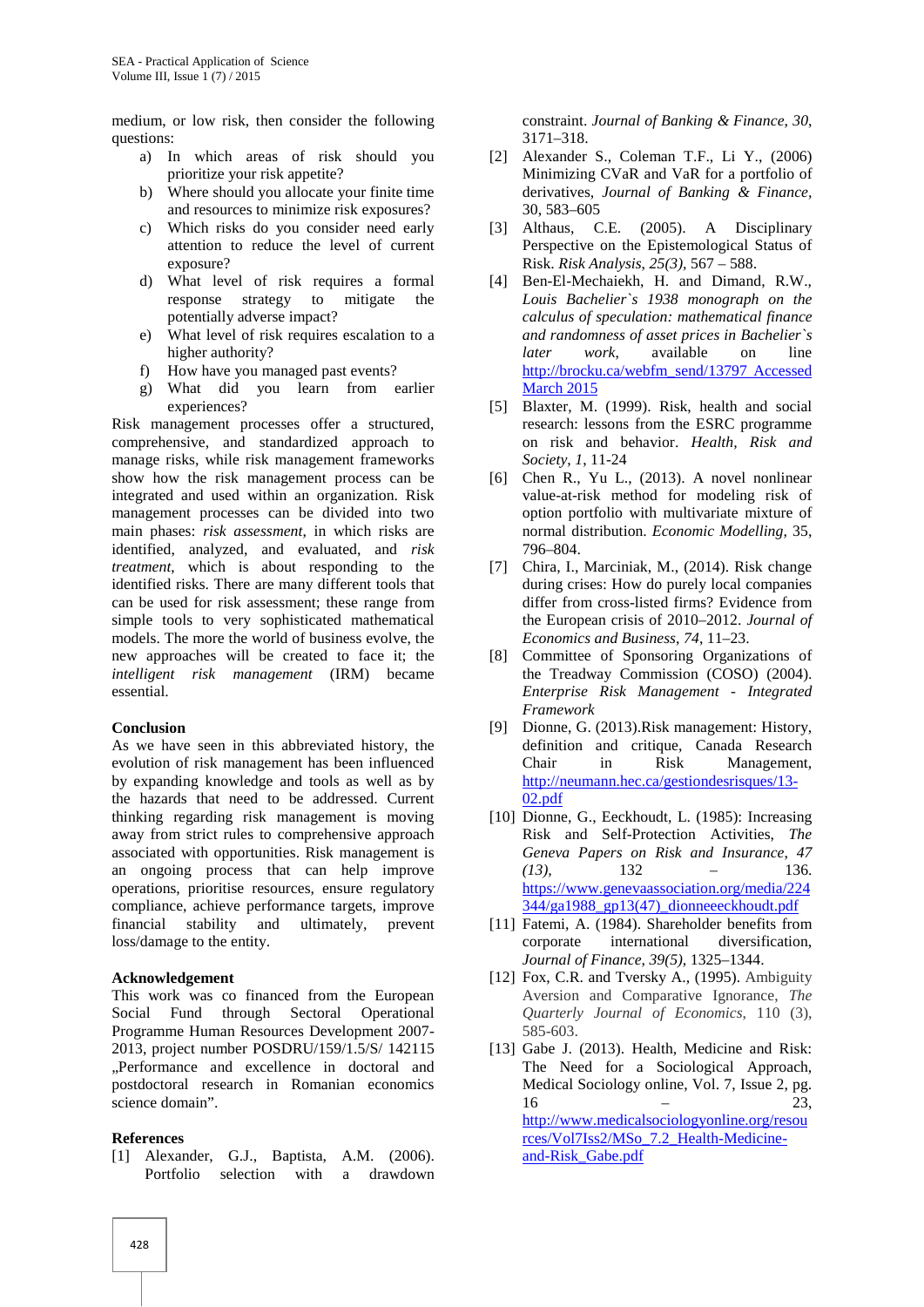- [14] Galbraith, J. (1977). *Designing Complex Organizations*. Reading, Mass: Addison- Wesley Publishing Company Governance Reform. *British Accounting Review, 32,* 447- 478.
- [15] Greifender, R., Bless, H., Pham, M.T. (2011). When Do People Rely on Affective and Cognitive Feelings in Judgment? A Review", *Personality and Social Psychology Review, 15*, 107-141.
- [16] Groening, C., Yildirim P., Mittal V., Tadikamalla P., (2014). Hedging Customer Risk, Published online, *Springer Science+Business Media*, New York
- [17] Hofmann, N., & Platen E., (2000). Approximating large diversified portfolios, *Mathematical Finance, 10 (1)*, 77–88.
- [18] Hopkin, P. (2010). *Fundamentals of Risk Management: Understanding Evaluating and Implementing Effective Risk Management*.
- [19] Horobe, A. & Dumitrescu, S. (2008). Insights into central and eastern European countries competitiveness: on the exposure of capital markets to exchange rate risk. *Review of Economic and Business Studies, II (1)*, 107 – 126.
- [20] Horobe, A. &Ilie. L.  $(2009)$ . On the exchange rate risk contribution to the performance of international investments: the case of Romania. *Review of Economic and Business Studies*, *II (1),* 57 – 85.
- [21] Hotta, L.K., Lucas, E.C., Palaro, H.P., (2008). Estimation of VaR using copula and extreme value theory. *Multinational Finance Journal, 12,* 205 – 221.
- [22] Huang, J. J., Lee, K. J., Liang, H., Lin, W.F. (2009). Estimating value at risk of portfolio by conditional copula-GARCH method. *Insurance: Mathematics and Economics, 45,*315 – 324.
- [23] ISO (2009) *ISO 31000:2009—Risk Management—Principles and Guidelines on Implementation*, available at http://www.iso.org/ iso/catalogue\_detail?csnumber=43170
- [24] ISO (2009) *ISO/IEC 31010:2009 - Risk*
- *Management - Risk Assessment Techniques*. [25] Keown, A., Martin, J., Petty, J. W., Scott, D.
- F. jr. (2005). *Financial management. Principles and applications*, Pearson Prentice Hall, New Jersey
- [26] Knight, Frank H. (1921). *Risk, Uncertainty, and Profit*, Boston and New York: Houghton Mifflin
- *[27]* Littré, É. (1863). *Dictionary of the French language*
- [28] Luhmann, N. (1993), *Risk: a social theory*, Publisher Walter de Gruyter, Berlin
- [29] Lupton, D. & Tulloch (2002). Life would be pretty dull without risk': Voluntary risk-taking and its pleasures. *Health, Risk & Society*, 4(2)
- [30] Lupton D. (1999): *Risk,* London Routledge
- [31] Merton, R. C. (1974). On the pricing of corporate debt: the risk structure of interest rates. *Journal of Finance, 29,* 449–470.
- [32] Miller Kent, D., (1992). A Framework for Integrated Risk Management in International Business*. Journal of International Business Studies, 23(2)*, 311-331.
- [33] Olibe, K., Michello, F., Thorne, J. (2008). Systematic risk and international diversification, *International Review of Financial Analysis*, *17,* 681–698
- [34] Reddy, S.G. (1996). Claims to Expert Knowledge and the Subversion of Democracy - the Triumph of Risk over Uncertainty, *Economy and Society 25 (2),* 222-254
- [35] Reeb, D., Kwok, C., Baek, Y. (1998). Systematic risk of the multinational corporation. *Journal of International Business Studies*, *29 (2),* 263–279
- [36] van Asselt, M.B.A. (2000).*Perspectives on uncertainty and risk: The PRIMA approach to decision support.* Dordrecht, The Netherlands: Kluwer Academic Publishers.
- [37] Titterton, M. (2005). *Risk and Risk Taking in Health and Social Welfare*, Jessica Kingsley Publisher, London
- [38] http://oxforddictionaries.com
- [39] www.pda.org/bookstore
- [40] www.theeconomist.com